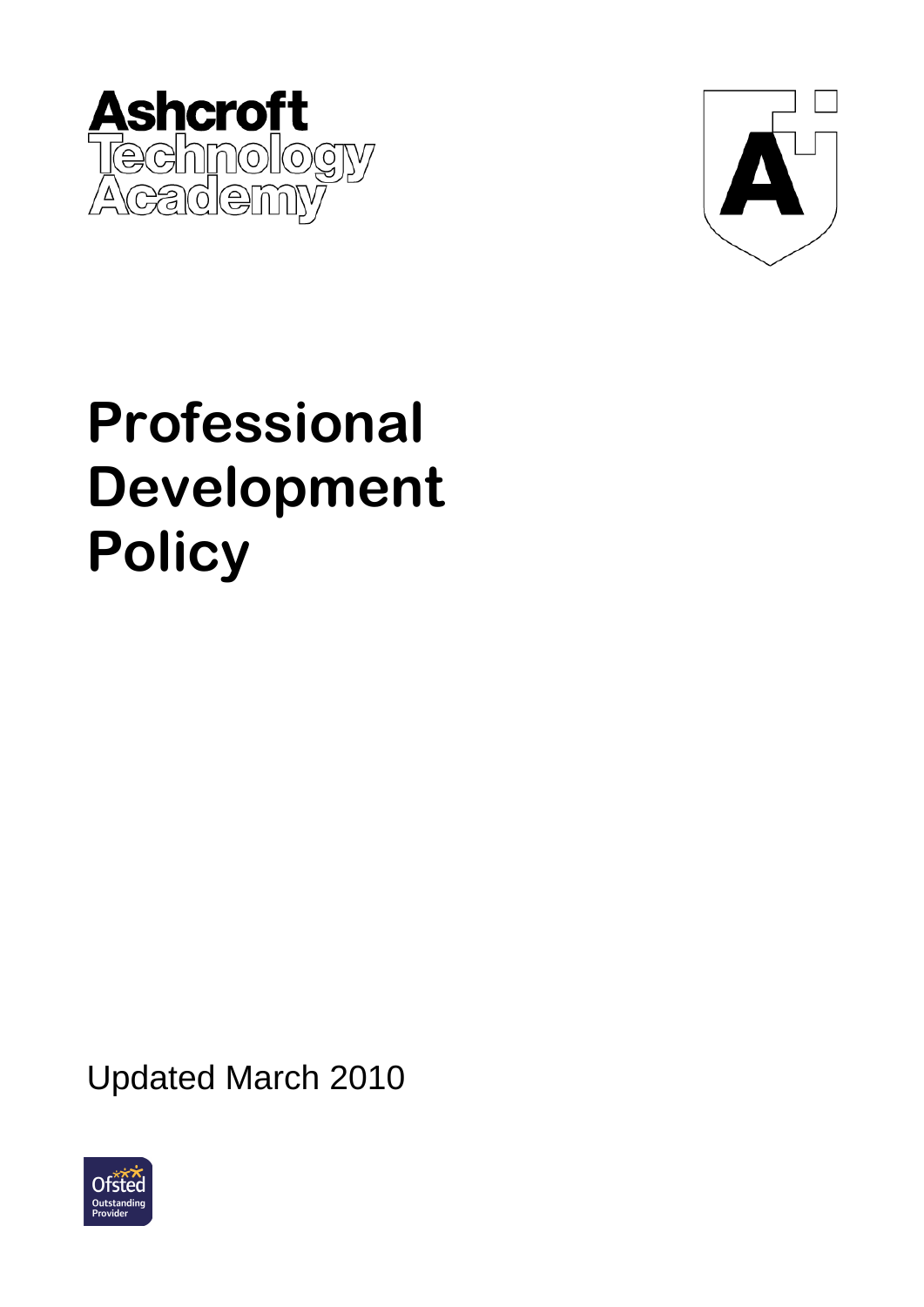# **PROFESSIONAL DEVELOPMENT POLICY**

# **Introduction**

The most significant resource in ensuring success for our students is the staff team. Professional development encompasses all of the activities that staff undertake to raise their performance. This includes external courses, internal courses, opportunities for curriculum development work and new responsibilities.

# **Rationale**

City Academies are at the leading edge of educational development and this will impose a need for a continuous Professional Development programme.

The College has an obligation to secure the Professional Development of its staff and it aims to encourage career development.

# **Guidelines**

- 1. The Professional Development programme will be integrated with Improvement Planning, Performance Management and Work Scrutiny.
- 2. The programme will extend to all staff in the Academy.
- 3. Professional Development has three aspects:
	- **Induction into the Academy**
	- **Training for the job**
	- **Professional development for career progression**
- 4. Profession Development will be linked to clearly definable outcomes through targets arising from Performance Management, Improvement Planning and Work Scrutiny.
- 5. Where possible professional development activities will be accredited.
- 6. The Principal will allocate a budget to support the Professional Development programme.
- 7. The negotiated delegation of responsibilities represents an important opportunity for the professional development of staff.
- 8. Where appropriate professional development will be delivered internally and draw upon the expertise of the staff team.
- 9. Professional Development needs may be identified through the following process:
	- **Improvement Planning**
	- **Performance Management**
	- **The individual member of staff identifying a training need**
	- **•** Work Scrutiny
- 10. If during the course of an academic year a member of staff intends to leave, his/her resignation will render any professional development assigned to that individual to be cancelled or delegated to another member of the Academy staff. This is to ensure that the benefits gained from such training are embedded within the relevant areas of the Academy.
- 11. Further education and higher education courses will be eligible for financial support to a maximum of £300 in any academic year. If the course costs less than £600, 50% of the cost will be met. If in excess of £600, £300 maximum will be met.

#### **Professional Development Days**

There are 5 Professional Development days during each academic year which will be used to achieve the Professional Development Plan as outlined in the whole Academy Improvement Plan. The agenda for these days will be negotiated with the staff team through their Line Managers.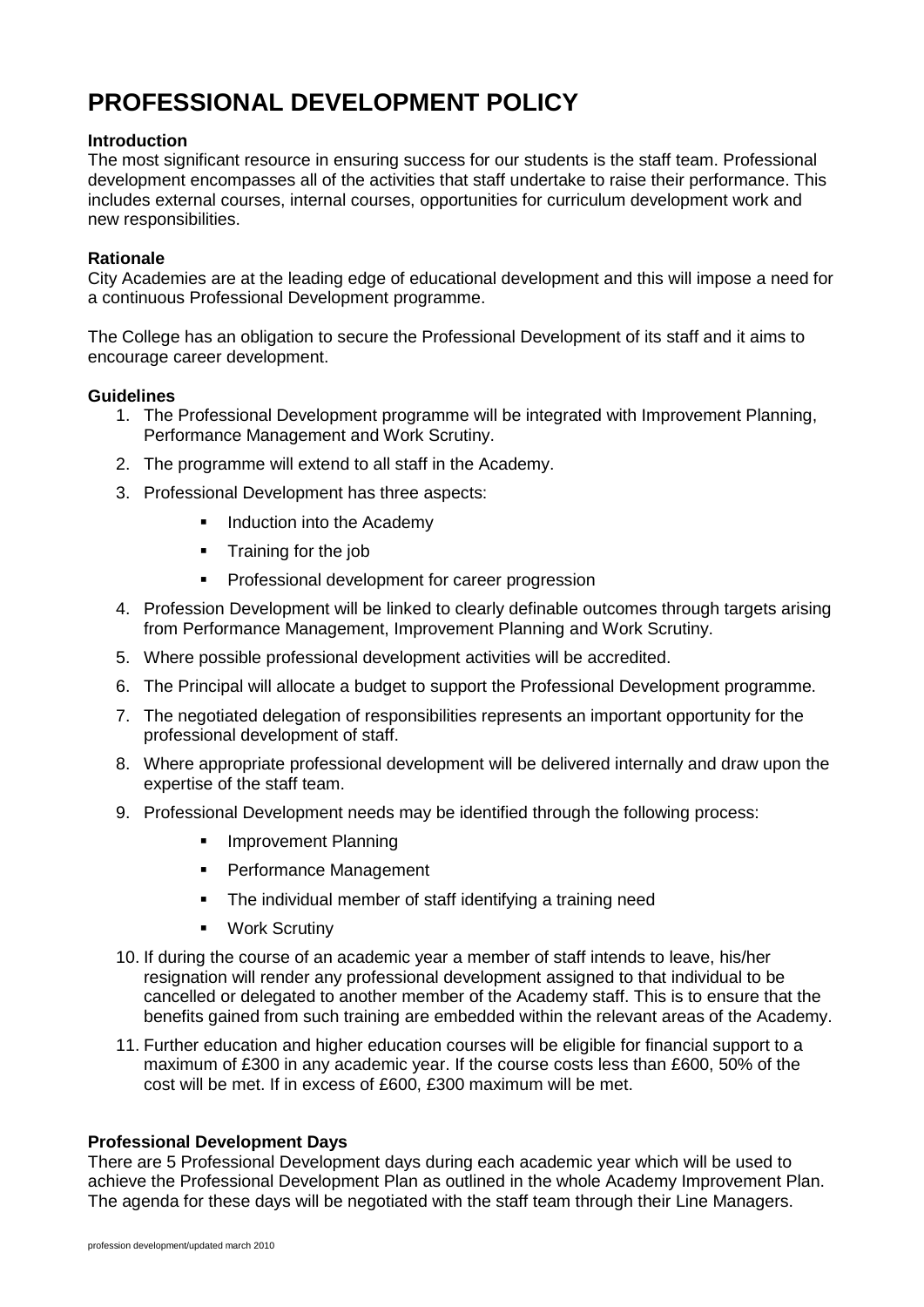# **PROFESSIONAL DEVELOPMENT – STAFF RESPONSIBILITIES**

### **All Staff**

- It is the responsibility of all staff to plan and manage their own career development.
- **The Performance Management process provides staff with an opportunity to discuss their** career development and identify areas that they wish to be professionally developed in.
- Every individual member of staff is responsible for maintaining a record of the Professional Development (PD) that they have undertaken. A professional development portfolio has been provided to all staff as a place to keep this record and their Curriculum Vitae as it develops. Agendas for Academy Development Days should be kept in the portfolio as a record of PD undertaken.
- Each year all staff are involved in the Improvement Planning process and Performance Management. With the support of their line managers they are required to identify the PD that they believe they require in order to achieve improvement targets that they are responsible for.
- Once an appropriate PD activity has been identified teaching staff must complete a 'Course Details and Cover Requirements' form. Having undertaken the PD activity a 'Professional Development Evaluation' form should be completed and returned through their line manager to the Deputy Principal responsible for PD.
- When an Improvement Target comes up for evaluation and PD has been undertaken in support of the target then staff must identify how effective they believe the PD activity was in enabling them to achieve the Improvement Target.
- When attending an external PD course staff are expected to keep any expenses relating to the course to a minimum and to complete an expenses claim form and return it to the Deputy Principal responsible for PD soon after the course. Where overnight costs or significant travelling costs are likely to be incurred then they must be agreed by the Deputy Principal responsible for PD prior to the course. Staff may only travel  $2<sup>nd</sup>$  class.

# **Line Managers**

All line managers are responsible for:

- assisting staff in identifying their PD needs in relation to their jobs, the Improvement Planning and Performance Management processes
- ensuring that PD needs arising out of Improvement Targets are identified in the Improvement Plan
- **•** monitoring that aspect of the Improvement Plan that relates to their specific responsibilities
- evaluating the effectiveness of PD in supporting Improvement Targets
- supporting the Deputy Principal responsible for PD in organising PD activities relating to their area of responsibility, including those that take place during Development Days.

# **Vice/Deputy Principals**

In addition to the PD responsibilities of Line Managers, Vice/Deputy Principals will:

- **EXECT** monitor the PD Plan for those subjects and areas within their directorate
- ensure that PD needs are identified alongside Improvement Targets in the Improvement Plan
- assist the Principal and the Deputy Principal responsible for PD in prioritising PD needs to ensure that the limited PD budget is applied to the greatest effect
- once the PD budget has been allocated in the PD Plan, Vice/Deputy Principals will support the Deputy Principal responsible for PD in communicating the details of the PD Plan to Academy staff.